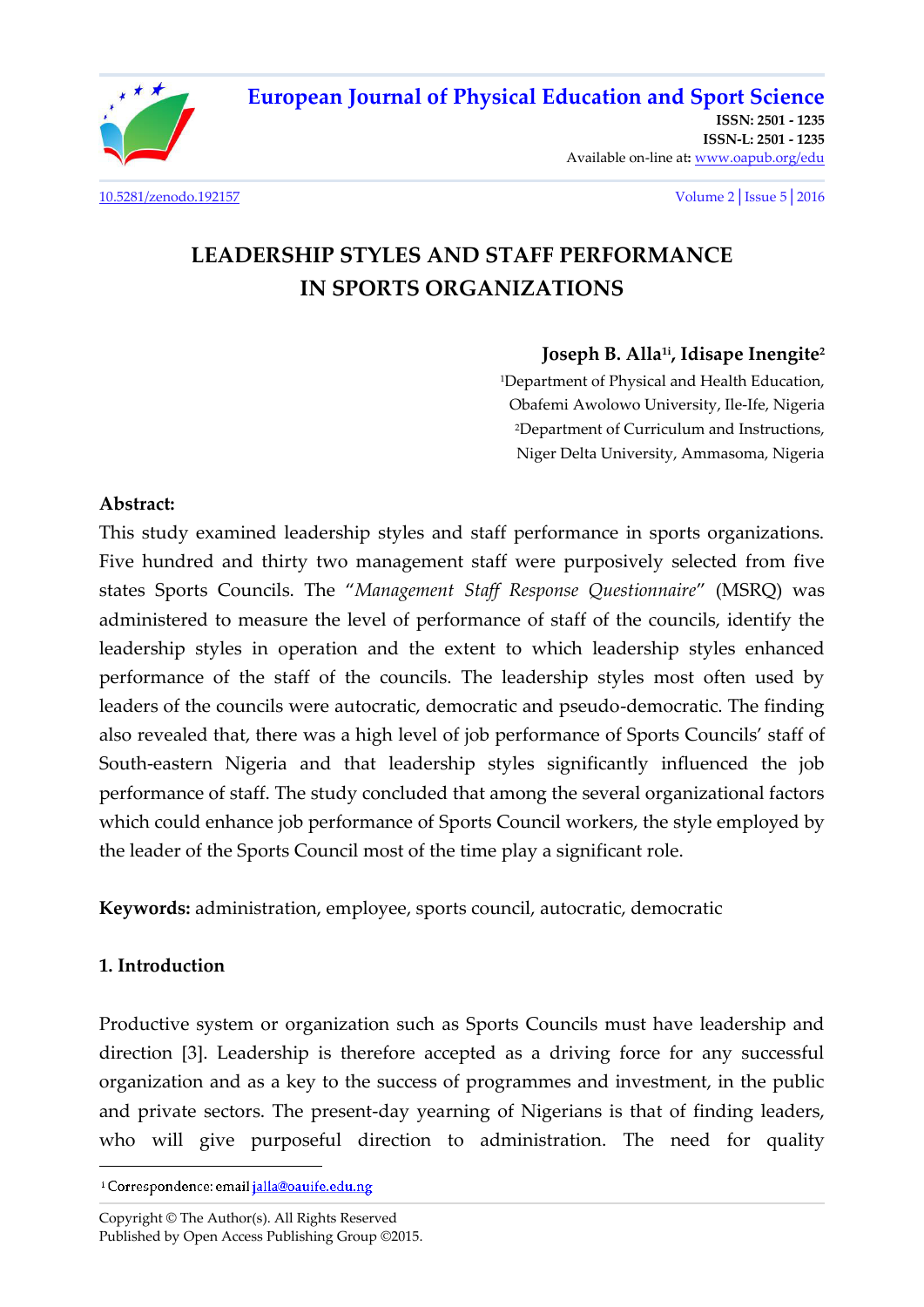administrative leadership requires urgent attention as the functions of governments and organizations keep increasing, [8].

 Reference [17] reported that political leaders changed sports administration in Tanzania by assigning high priority to sports, thus making the enterprise to be treated as part of the nation's culture, occupying the same status with other national development projects. This decision of the Tanzanian government was influenced by the fame won by Kenyan athletes in track and field at the Mexico Olympic Games, and it is on this basis [15] suggested that sports should be incorporated into Nigeria's national policy to serve as a means for mobilizing the citizenry to adopt a national political will.

 There is a prevalence of leadership challenges in the administration of sports in Nigeria, both at the states and at the national levels. The failure of Nigerian athletes to perform to expectation at local and international competitions, have been attributed to poor leadership and administration. Reference [4] lamented that the administration of sports in Nigeria (particularly football), have been plagued by bad administration and incompetent leadership. This and other factors like finance, facilities, and government policies could influence success in organizing sports. Although these other factors are not always listed among the reasons for failure in the practice of sports in Nigeria.

 The reason could be attributed to the believe that organizational resources are better mobilized and motivated through good leadership, which in turn, depends on the leadership styles in operation at any given time [10]. Reference [7] described leadership style as the way one presents himself or herself to others. Reference [12] described leadership style as the manifestation of the dominant pattern of an executive for the purpose of carrying out assignments. Reference [11] and [20] submitted that leadership style is of great importance in administration as it influences the acceptance (or rejection) of the leader or manager by the subordinates.

 The type of leadership behaviour or style exhibited by a leader (Director of Sports) will have a significant effect on staff work performance as well as their psychological or emotional well-being. This concept encompasses many dimensions of leaders' leadership behaviour or style, the processes used in making decisions, the type and frequency of feedback they give in response to staff and athletes' performance, the techniques used to motivate individual staff or athletes, and the type of relationship they establish with them.

 Leadership styles and its impact on job performance of workers have been the focus of some studies in many parts of the world. For instance, [13] in their study on 'the role of ethical behaviours in relation to leadership style and job performance' found out that the style of leadership adopted by a leader would influence the staff to achieve the set goals of the organization, or alternatively, it could be retrogressive.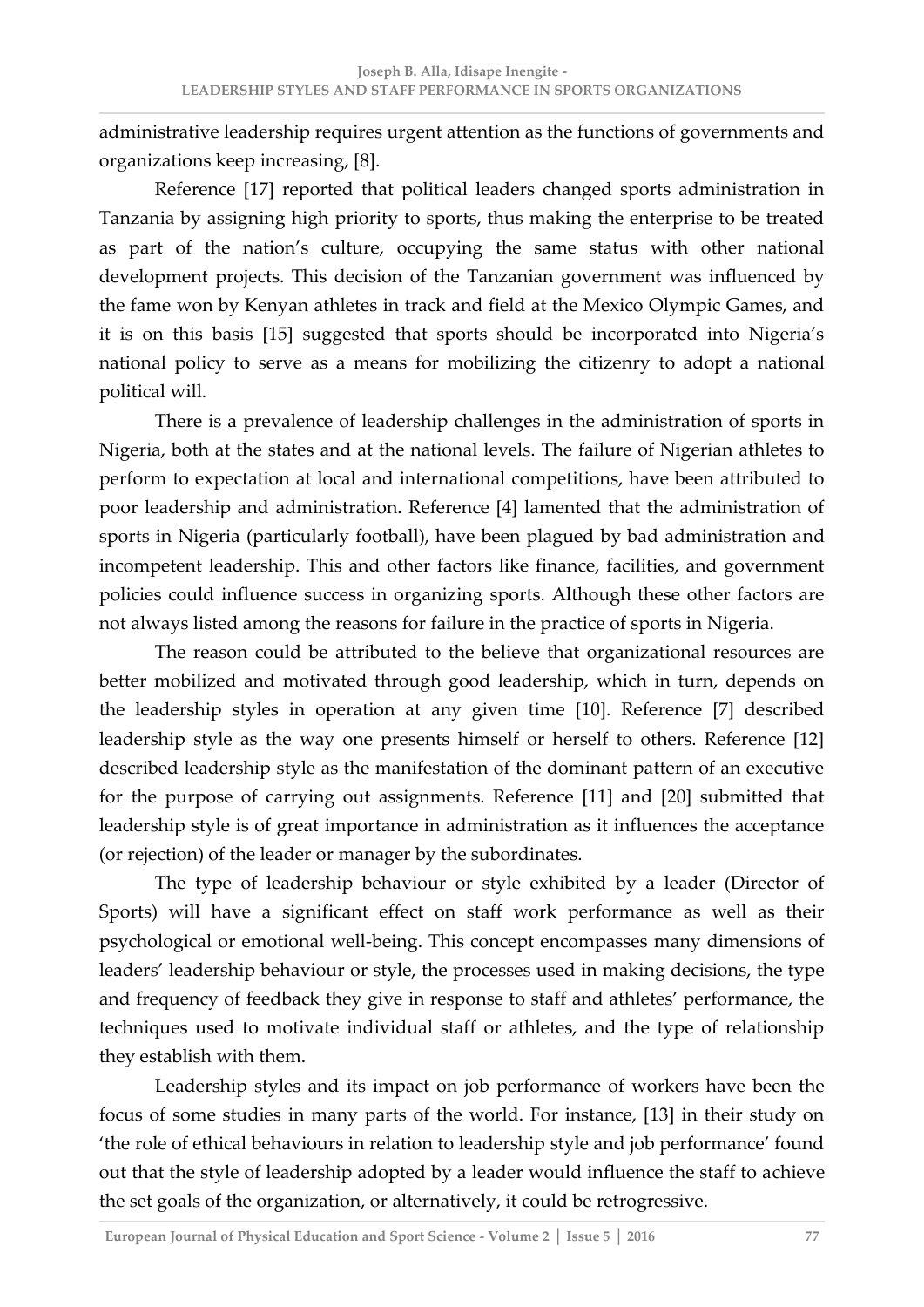Reference [22] said that people who work under autocratic leaders tend to become aggressive with each other, they work when the leader is present and are generally submissive to the leader. Workers under a democratic leader are more consistent in their approach to work and continue to work when left alone. Analysing which one leadership style is most appropriate to improve the performance of the employees in an organization, Reference [16] concluded that participative style has a greater positive effect on employee performance, the autocratic style leaders make employee to feel inferior in doing jobs and in democratic style employees to some extent are empowered to do their work so their performance is better than workers in autocratic style. The Laissez-fare though generally believed to be a style can be useful in certain situations. Reference [6] believed that when the leadership has established confidence in the capacity of the employees who are professionals and are already highly motivated to produce, it is often best to sit back and let them get on with their assigned tasks without interference. Few research works have been conducted in Nigeria with the view of analyzing the relationship between leadership styles and job performance of employees of sports organizations. The research therefore investigated the effect of leadership styles of some selected sports councils managers/directors on workers' job performance.

# **2. Methodology**

# **2.1 Subjects**

For the purpose of this study, five Sports Councils from the Southeastern part of Nigeria were purposively selected. The study adopted the descriptive survey method. Subjects for this study consisted of all managerial staff of Abia State, Anambra State, Ebonyi State, Enugu State and Imo State Sports Councils. Five hundred and thirty-two (532) respondents participated in the study.

# **2.2 Research Instrumentation and Procedure**

Data were collected through structured questionnaire. The questionnaire tagged the ȃ*Management Staff Response Questionnaire*Ȅ (MSRQ) was used to measure the progress of activities in the councils as a result of the styles employed by the directors.

# **2.3 Validity and Reliability of Instrument**

Both the face and content validity of the questionnaire was determined by two experts who assisted in making necessary corrections on the questionnaire. The instrument was subjected to a pilot study carried out on 30 purposively selected officials of Bayelsa State Sports Council. The council was not part of those used for the main study. It was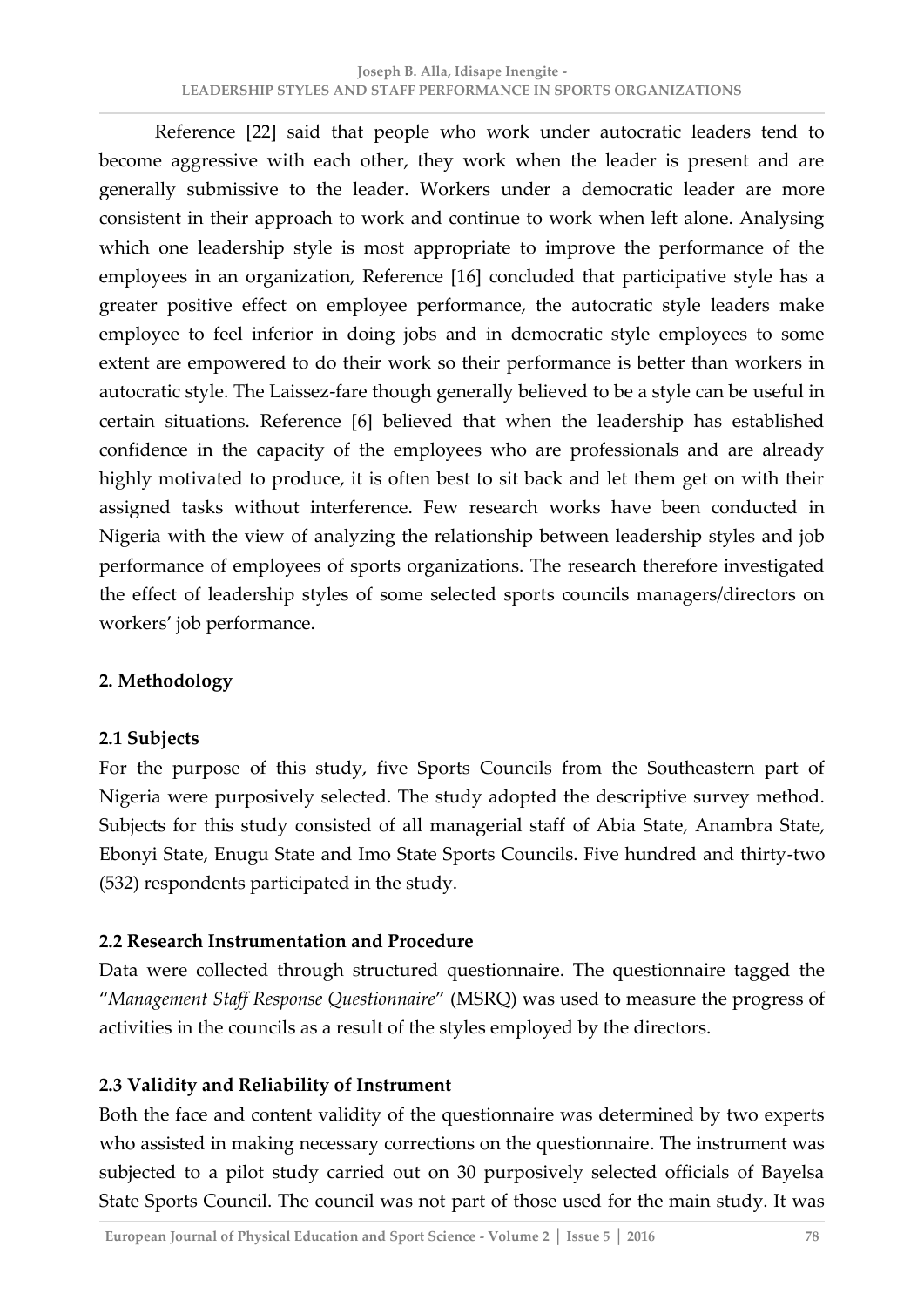administered twice for the purpose of testing for vagueness and clarity of items in the questionnaire, using the test-retest design with 2 - weeks between tests. In the test, the internal consistency and then the Cronbach values of the two tests were compared and computed. The Pearson's Product-Moment Correlation Co-efficient (PPMCC) was used to determine the Reliability Coefficient (r) of the instrument. A reliability co-efficient of 0.87 was obtained. According to [9], such result was adequate for the internal consistency of questionnaires.

### **2.4 Data Analysis**

Frequency counts, percentages, means and Chi-square tests were used in analysing the data collected from the respondents through the questionnaire from the various sports units, using the Statistical Package for Social Sciences (SPSS/PC). The level of statistical significance for each analysis was set at  $p \leq 0.05$ .

#### **3. Results**

The following major findings were observed on the stated objectives:

### **3.1 Leadership Styles Employed by Directors of Sports**

| S/N            | <b>Leadership Styles</b><br><b>Employed by Directors of</b><br><b>Sports</b> |               | Yes            | No    | Total | Weighted<br>Average | $\frac{0}{0}$ | <b>RSI</b> | Rank           |
|----------------|------------------------------------------------------------------------------|---------------|----------------|-------|-------|---------------------|---------------|------------|----------------|
|                |                                                                              |               | $\overline{2}$ | 1     |       |                     |               |            |                |
| $\mathbf{1}$   | Autocratic                                                                   | $\mathbf{F}$  | 405            | 681   | 1086  | 1.373               |               | 0.687      |                |
|                |                                                                              | $\frac{0}{0}$ | 37.29          | 62.71 |       |                     | 100.00        |            |                |
|                |                                                                              | Fx            | 810            | 681   | 1491  |                     |               |            | $\mathbf{1}$   |
| $\overline{2}$ | Pseudo-democratic                                                            | $\mathbf{F}$  | 150            | 936   | 1086  | 1.138               |               |            |                |
|                |                                                                              | $\%$          | 13.81          | 86.19 |       |                     | 100.00        | 0.569      |                |
|                |                                                                              | Fx            | 300            | 936   | 1236  |                     |               |            | $\overline{4}$ |
| 3              | Laissez-faire                                                                | $\rm F$       | 150            | 936   | 1086  | 1.138               |               | 0.569      |                |
|                |                                                                              | $\%$          | 13.81          | 86.19 |       |                     | 100.00        |            |                |
|                |                                                                              | Fx            | 300            | 936   | 1236  |                     |               |            | $\overline{4}$ |
| $\overline{4}$ | Transactional                                                                | F             | 305            | 781   | 1086  | 1.281               |               | 0.641      |                |
|                |                                                                              | $\%$          | 28.08          | 71.92 |       |                     | 100.00        |            |                |
|                |                                                                              | Fx            | 610            | 781   | 1391  |                     |               |            | 3              |
| 5              | Democratic                                                                   | F             | 381            | 705   | 1086  | 1.351               |               | 0.676      |                |
|                |                                                                              | $\%$          | 35.08          | 64.92 |       |                     | 100.00        |            | $\overline{2}$ |
|                |                                                                              | Fx            | 762            | 705   | 1467  |                     |               |            |                |
| 6              | Emergency style                                                              | F             | 98             | 988   | 1086  | 1.090               |               | 0.545      |                |

**Table 1:** Leadership Styles Employed by Leaders of Sport Organizations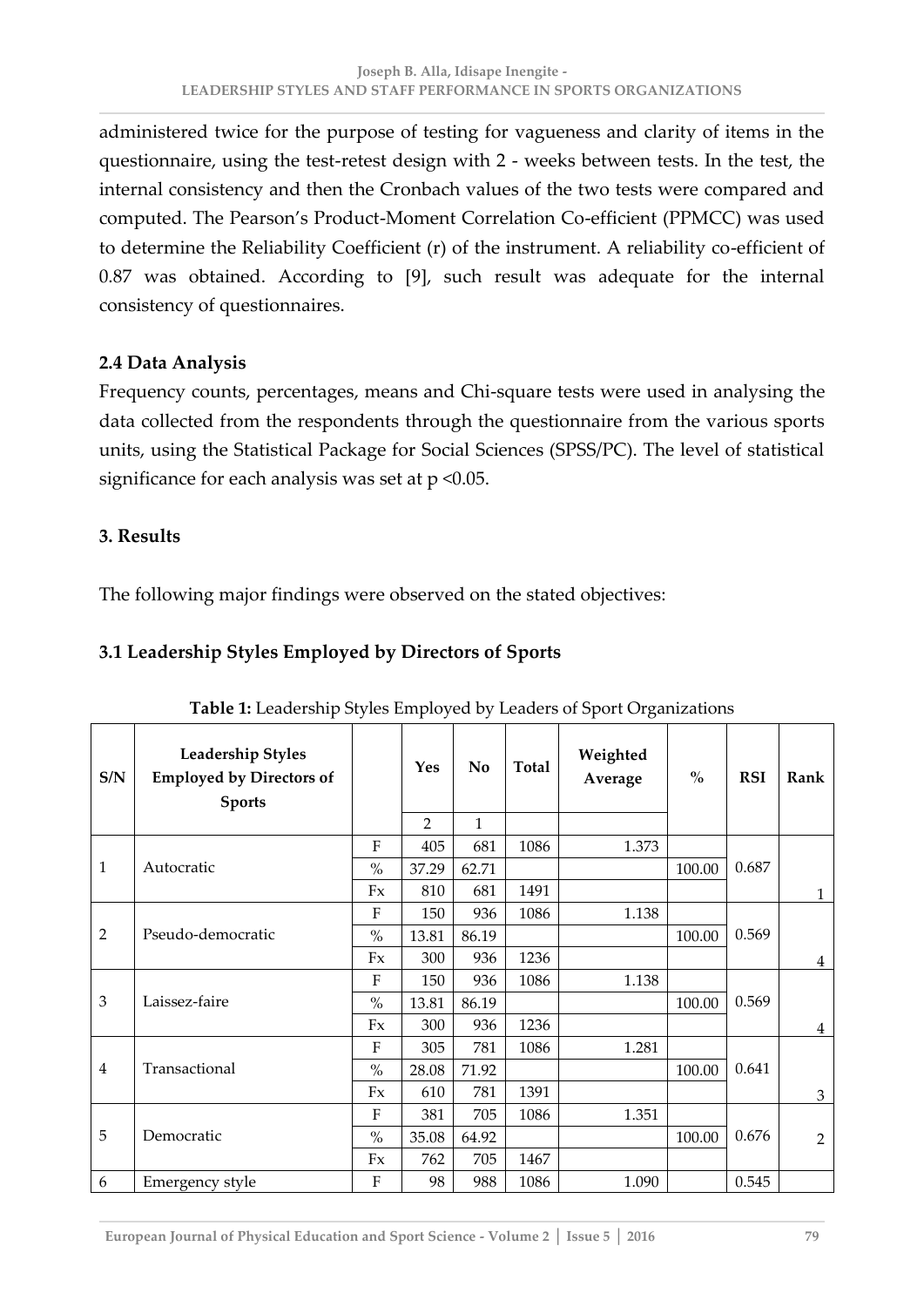#### **Joseph B. Alla, Idisape Inengite - LEADERSHIP STYLES AND STAFF PERFORMANCE IN SPORTS ORGANIZATIONS**

|                |            | $\%$ | 9.02  | 90.98 |      |       | 100.00 |       | O |
|----------------|------------|------|-------|-------|------|-------|--------|-------|---|
|                |            | Fx   | 196   | 988   | 1184 |       |        |       |   |
| $\overline{ }$ | Preventive |      | 145   | 941   | 1086 | 1.134 |        |       |   |
|                |            | $\%$ | 13.35 | 86.65 |      |       | 100.00 | 0.567 | ∽ |
|                |            | Fx   | 290   | 941   | 1231 |       |        |       |   |

KEY:

S/N - Means Serial Number;

RSI - Relative Significance Index

Table 1, shows that the leadership styles most often employed by Directors of Sports, were autocratic style, 37.29%, democratic style, 35.08% and transactional style, 28.08%. They were ranked in descending order, with 1 being most often and 6 the least. Thus, in order of statistical significance, using the relative significance index analysis, the autocratic (RSI= 0.6865) and democratic (RSI= 0.6755) leadership styles were ranked as 1 and 2 respectively. These were followed by transactional (RSI=0.6405), pseudodemocratic (RSI=0.569), laissez-faire (RSI=0.569) and preventive (RSI=0.567) with statistical significance of 3, 4 and 5 respectively. The least popular was the emergency leadership style (RSI=0.545).

#### **Level of Job Performance Percentage Score of Respondents by States Sports Councils Abia**  f  $\frac{9}{6}$ **Anambra**  f  $\%$ **Ebonyi**  f  $\frac{9}{6}$ **Enugu**  f  $\frac{9}{6}$ **Imo**  f  $\frac{9}{6}$ Low | 3| 3.6| 5| 6.8| 19| 21.6| 14| 17.7| 13| 16.4| Average 18 21.4 16 21.6 22 25 13 16.5 37 27.0 High 63 75 53 71.6 47 53.4 52 65.8 87 63.7 **Total 84 100 74 100 88 100 79 100 137 100**

### **3.2 Level of performance of Sports Council staff**

Table 2: States' Level of Staff Performance

Based on the respondents' assessment on the level of job performance of each state sports council (Table 2), it appeared that all the five states were generally considered to perform high using percentage scores; Abia (75.8%) Anambra (71.6%) Ebonyi (53.4%) Enugu (65.8%) and Imo (63.5%) respectively.

 The data in Table 2 above showed that 462 from the total of 532 respondents responded to the question showing the level of job performance of workers. Few of the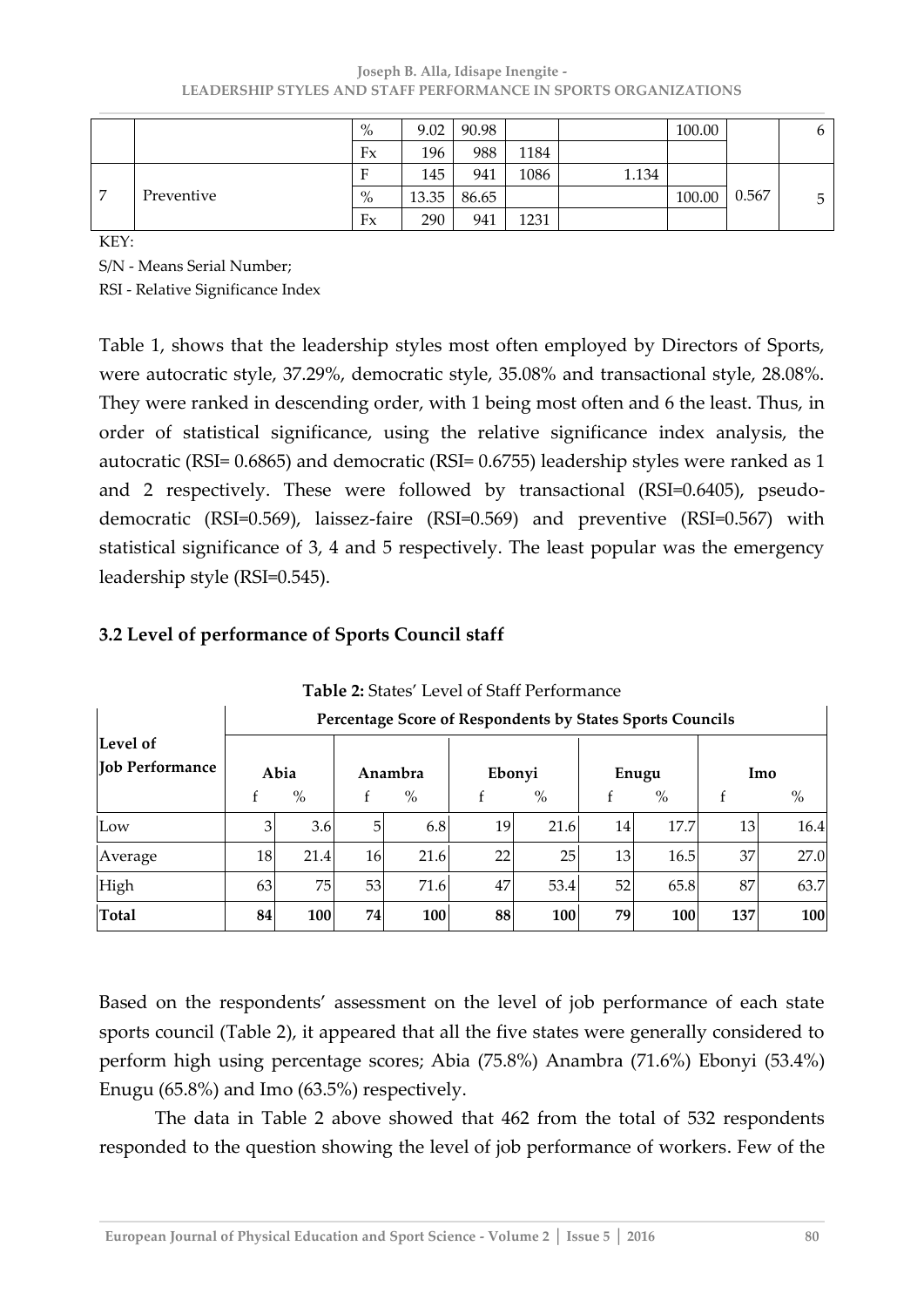respondents appeared to be indifferent since they failed to identify with any of the options.

# **3.3 Extent of Influence of Leadership Style**

|                          |                                 | Discharging their Responsibilities                                      |       |          |       |  |  |
|--------------------------|---------------------------------|-------------------------------------------------------------------------|-------|----------|-------|--|--|
| Level of Job Performance |                                 |                                                                         |       |          |       |  |  |
| Leadership styles        | Low level of Job<br>Performance | High level of Job<br>Average level of Job<br>Performance<br>Performance |       | $\chi^2$ | P     |  |  |
|                          | Count                           | Count                                                                   | Count |          |       |  |  |
| Autocratic               | 38                              | 69                                                                      | 217   |          | 0.071 |  |  |
| Pseudo-democratic        | 22                              | 31                                                                      | 63    | 17.137   |       |  |  |
| Laissez-faire            | 5                               | 13                                                                      | 19    |          |       |  |  |
| Transactional            | 5                               | 15                                                                      | 24    |          |       |  |  |
| Democratic               | 11                              | 9                                                                       | 38    |          |       |  |  |
| Emergency style          | 0                               | 0                                                                       | 0     |          |       |  |  |
| Preventive               |                                 | $\overline{2}$                                                          | 13    |          |       |  |  |
| <b>Total</b>             | 85                              | 139                                                                     | 374   |          |       |  |  |

**Table 3:** Extent of Influence of Leadership Style on the Level of Performance of Staff in

As regards the influence of leadership styles on the different levels of performance of staff in discharging their responsibilities the calculated Chi-Square value of the scores was 17.137 while the 'p' value of 0.071 was greater than 0.05 ( $\chi^2$  (598) = 1030.472, p > 0.05). Since the p-value is greater than 0.05, this implies that there was significant influence. It therefore means that the leadership styles significantly influenced the level of job performance of sports councils' staff, although there was no statistical analysis to ascertain which of the styles made the significant influence.

# **4. Discussion**

The data presented revealed that the leadership styles most often employed by the leaders of the Sports Councils were autocratic, democratic and transactional styles. What is the right leadership style for a manager, administrator or director appears a difficult question to answer. This is so because what may appear to be an effective leadership style for a manager in an organization may not be equally appropriate to others in different organizations [8]. This implies that no two leaders administer and lead their organizations in the same way [14]. As established by [2] the various styles of leadership have advantages and disadvantages. Reference [21] argued that workers'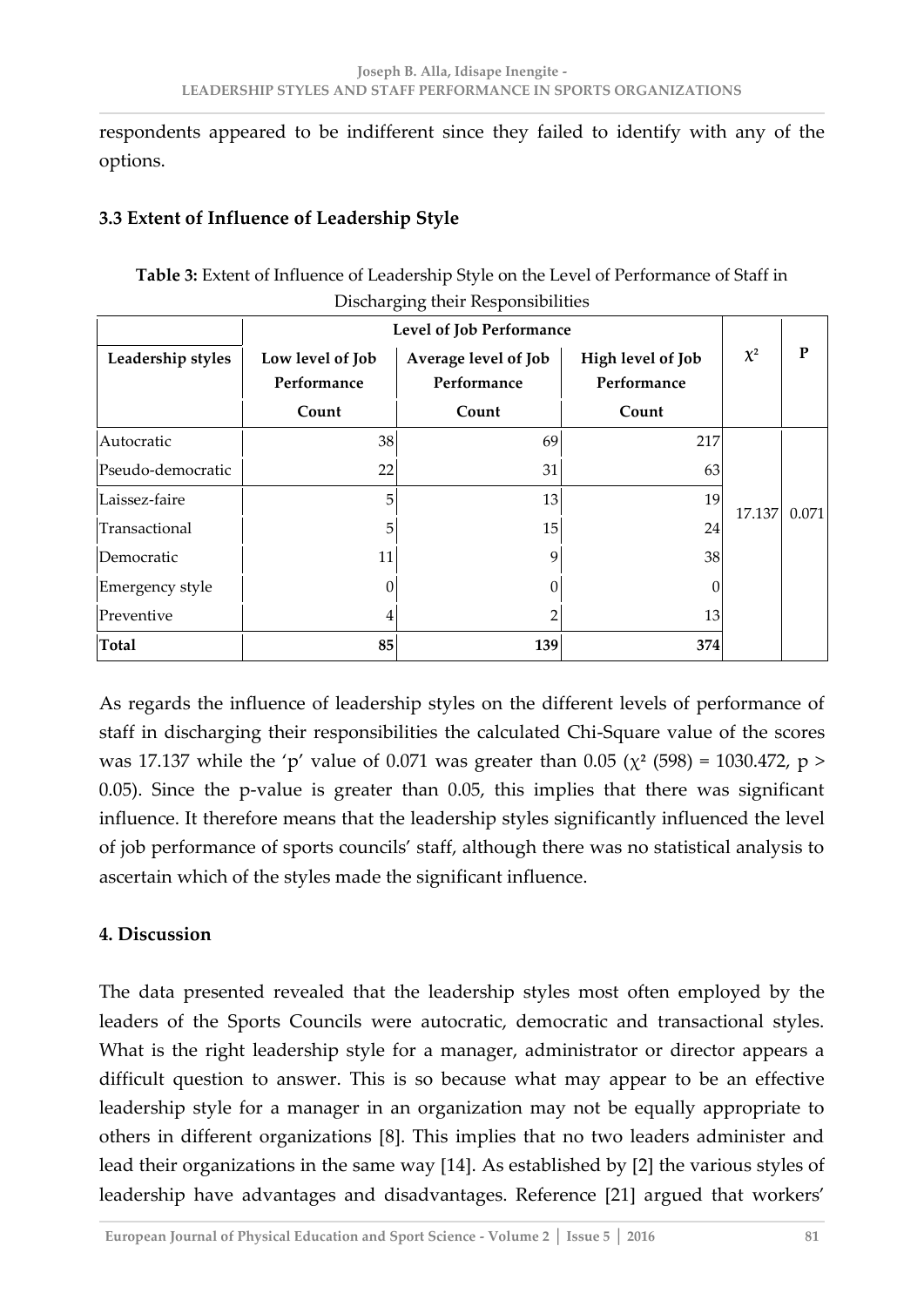performance depends on leadership style that is operational within an organizational setting; hence no leader uses any of the styles exclusively.

 Also based on the data of this study, it was observed that staff performance of all the sports councils was relatively high. There are other forces beside leadership styles within the organization that are capable of enhancing job performance. Reference [1] stated that coordinating, integrating efforts and harmonising the forces to raise standards of performance in sports is vital. Besides, a good work environment that would require acceptable working conditions are essential for staff job performance [5], [18].

 The study further revealed that the leadership styles employed by the Director of Sports had significant influence on job performance of workers. Although it was not statistically ascertained which of the styles had the influence, the fact remains that leadership styles play significant role in determining the level of employee job performance [21]. However, [16], [19] found out that leader's style alone cannot be responsible for the performance of workers. The workers too play important role in that workers perception of their leader's style and their feelings about their ability to perform appear to influence performance.

 It was found out in the study that autocratic style was one of the styles most often used by the directors of Sports under study. The use of autocratic style does not receive high approval of many contemporary researchers as excessive use of authority may distort productivity in the long term. This is because workers get bored, dissatisfied and demotivated. Reference [16] in their conclusion favoured participative style of leadership because it has greater positive effect on employee performance; employees have confidence in doing their job when they are adequately empowered.

 It can be concluded that the level of performance of staff of all the sports councils studied was high possibly as a result of the leadership styles used by the directors. This implies that the achievement of sports councils' workers in lifting the standard of sports in Nigeria is possible if appropriate styles of leadership were applied and combining it with the provision of suitable environment and resources.

Based on the findings of the study the following recommendations are made:

- The directors of sports in the different sports council should begin to experiment the participative style which experts recommend for leaders of contemporary industries.
- Other State Sports Councils outside the ones studied could also adopt some of the styles used in order to raise the standard sports in Nigeria.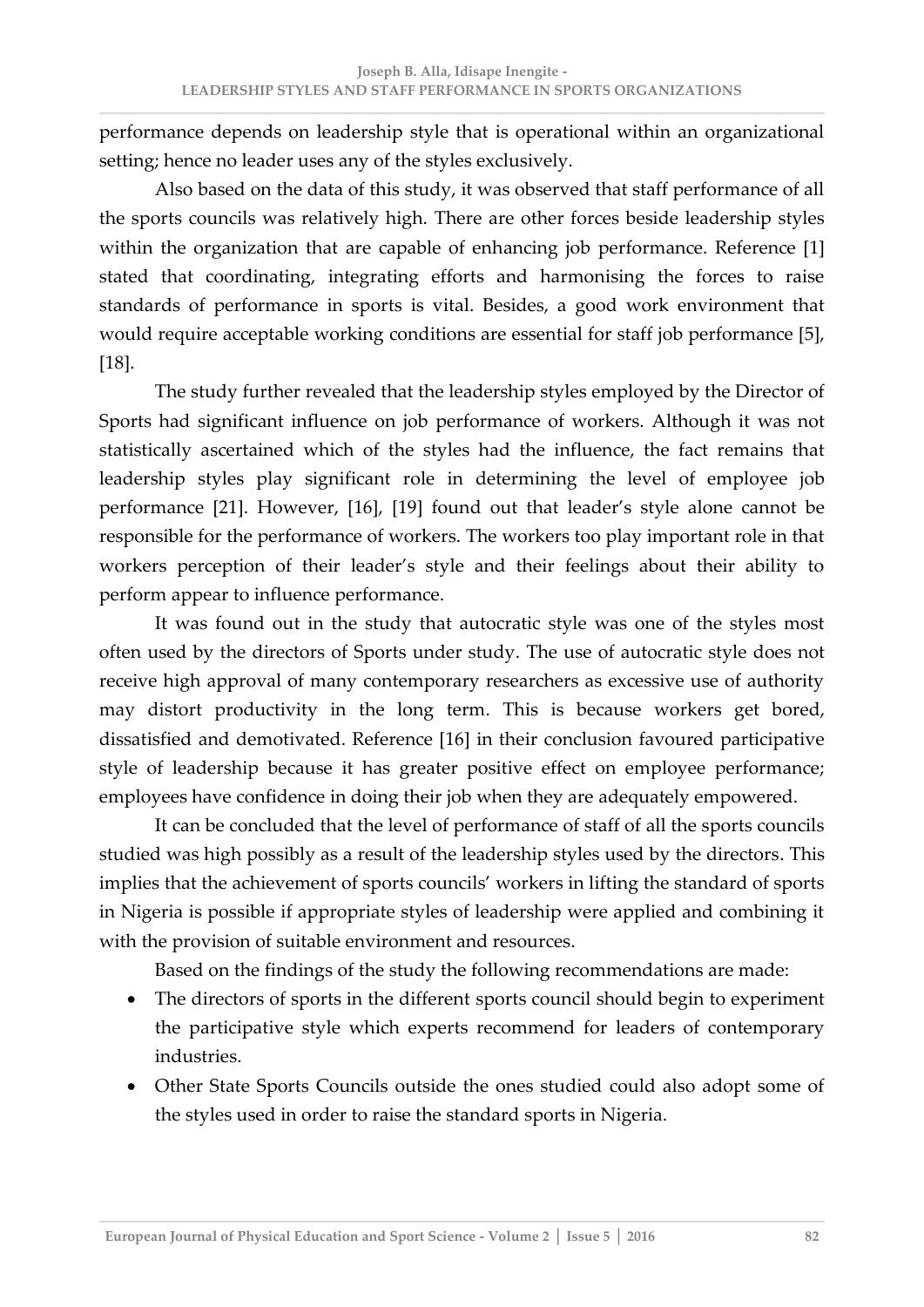# **References**

[1] Adedeji, J. A. (2005). *The Dynamics of Physical Education and Sports.* Ibadan. University PressPlc. pp59, 155-157.

[2] Adeleke, A. (2004). Management Concepts and Applications ( $3<sup>rd</sup>$  Edition). Lagos. Concept Publications Limited. pp 142-143.

[3] Adeniran, B. (2007). Modern Techniques of Managing Staff and Students in the Open and Distance Learning System. A paper presented at the National Institute for Educational Planning and Administration (NIEPA) held in Ondo State, Nigeria. pp 1-4.

[4] Adesanwo, S. (2006). Nigerian Football: A Slide from the Mountain Top. *Goal*. August, 10 – 16. P5.

[5] Ajayi, I. A. (2007). *Issues in School Management*. Lagos. Bolabay Publishing. pp 113-11

[6] Bamisaiye, E. A. (2005). *Administrative Styles for Effective, Peaceful and Sustainable University Administration.* Inaugural Lecture Series (186). OAU, Ile-Ife. Obafemi Awolowo University Press Limited. pp 4, 11-15, 35.

[7] Barnes, J. A. (2005). *John F. Kennedy on Leadership: the Lessons and Legacy of a President*.Abuja. (AMACOM) – Marvelous Christian Publications. p73.

[8] Bhagwan, V. and Bhushan, V. (2006). *Public Administration*. New Delhi .S. Chand and Company Ltd. P 211.

[9] Cappel, F. (2003). *Accident Repeating and Susceptibility* (2nd edition). New York. McGraw-Hill Company. Pp 42-63.

[10] Chung, F. K. (2008). *Women's Leadership: Leadership Manual*. From Leadership Programme for Women. p1.

[11] Dunn, R. T. (2007). *Haiman's Healthcare Management* (Eight Ed). Chicago. Health Management Press. pp 434-443.

[12] Fabiyi, M. B. (2007). *The Influence of School Climate on Principals' Leadership Styles in Secondary Schools in Ede-North Local Government Area, Osun State.* An Unpublished M.ed Thesis, Obafemi Awolowo University. p 21.

[13] Goh, Y. S. V. and Soutar, G. F. (2005). The Role of Ethical Behaviours in Relations to Leadership Styles and Job Performance. ANZMAC 2005 Conference: Corporate Responsibility. pp 24 – 33.

[14] Igwe, L. E. B. (2000). *Fundamental Theories, Concepts, Principles and Practice of Educational Administration.* Port Harcourt. Hawey Publications. pp1-3, 115-119, 122-127, 130-141.

[15] Inengite, I. (2004). Evaluation of Policy Implementation of Sports Programmes in Rivers State of Nigeria. Unpublished Master Thesis, Obafemi Awolowo University. Pp 1, 28-31, 88, 108.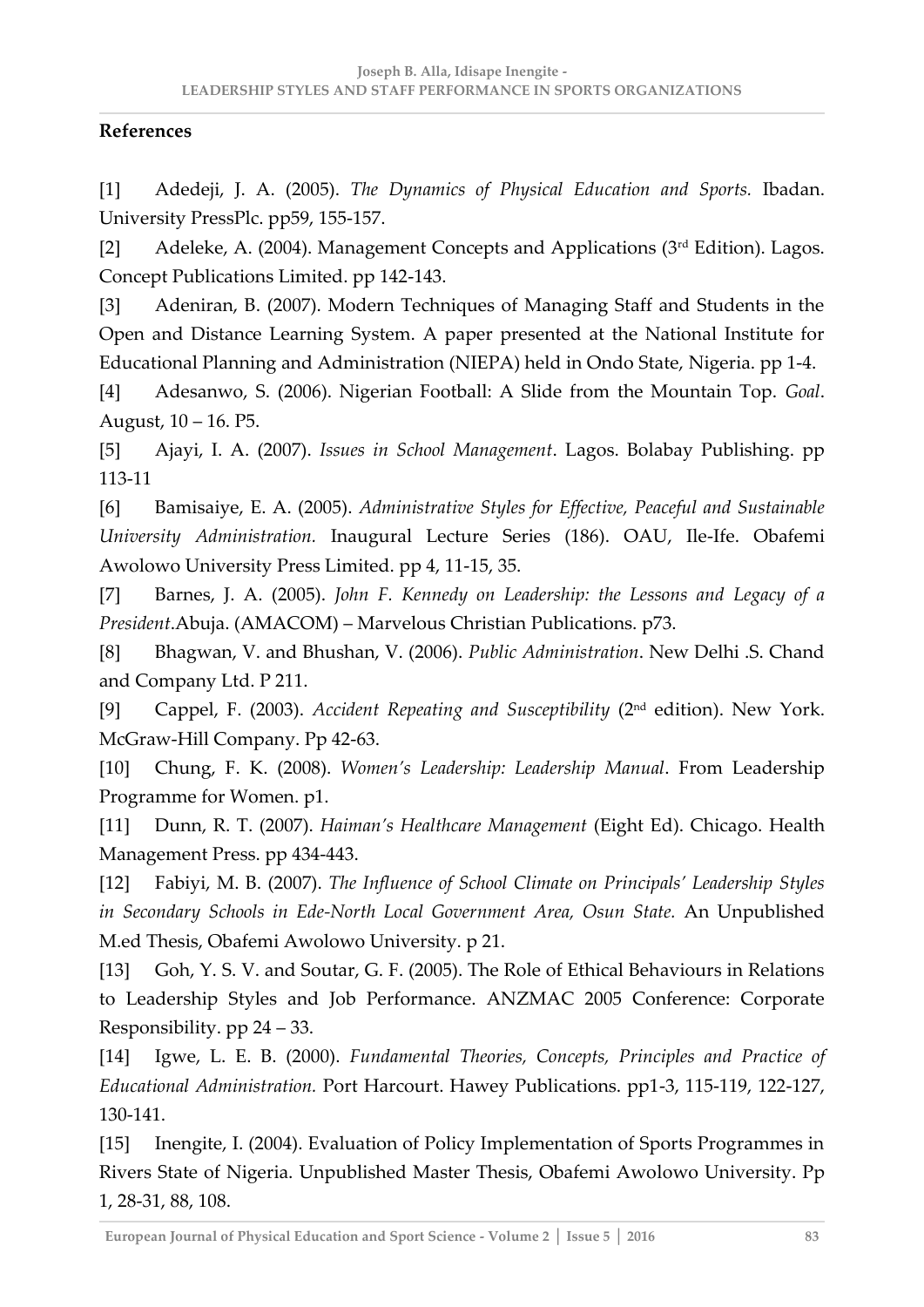[16] Iqbal, N., Anwar, S., and Haider, N. (2015). Effect of Leadership Style on Employee Performance. *Arabian Journal of Business and Management Review*, *2015*

[17] Johnson, W. (1974). Games and Sports in Tanzania. J*ournal of Education and Recreation*. June, Vol. 45, No. 6. p44.

[18] Krivanek, S. (1999). Factors Affecting Job Performance: How to know if training is the answer, Part 1 (Online article; retrieved 26-07-10) http://www.techrepublic.com/article/factors-affecting-job-performance-how-to-know-iftraining-is-the-answer-part-i/

[19] McColl-Kennedy, J. R., & Anderson, R. D. (2002). Impact of leadership style and emotions on subordinate performance. *The Leadership Quarterly*, *13*(5), 545-559.

[20] Naidu, S. P. (2005). *Public Administration: Concepts and Theories*. New Delhi. Newage International (P) Ltd; Publishers. pp 201–208.

[21] Osabiya, B. and Ikenga E. (2015). The Impact of Leadership Style on Employee's Performance in an Organisation. *Public Policy and Administration Research 5(1)* 193-205

[22] Wesson, K., Wiggins, N., Thompson, G., and Hartigan, S. (2009). *Sport and PE: A Complete Guide to Advanced Level Study* (3rd Ed.) London. Hodder Arnold 705-708.